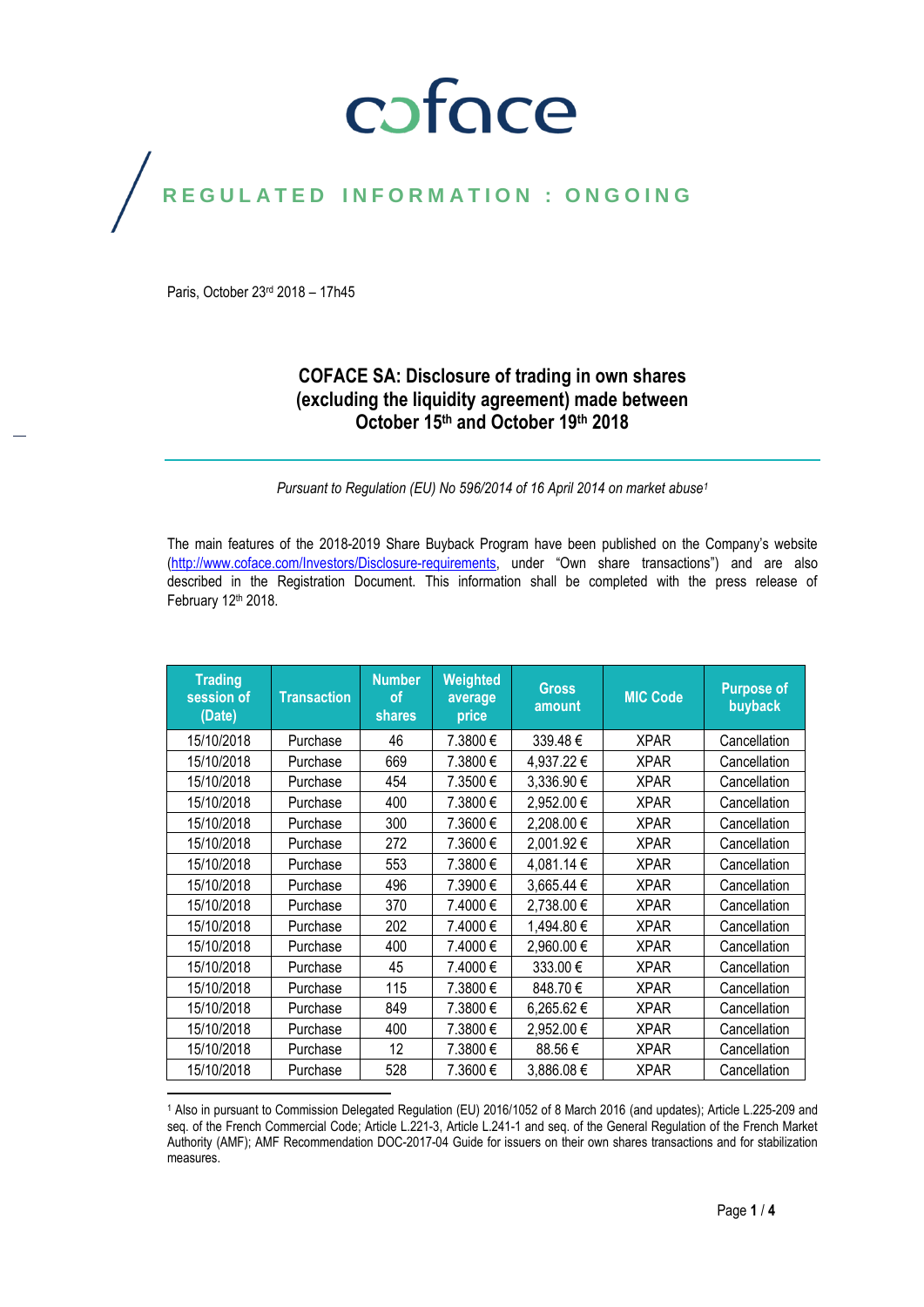## COFOCE

## $\bigg)$

| 15/10/2018 | Purchase | 988 | 7.3800€ | 7,291.44 € | <b>XPAR</b> | Cancellation |
|------------|----------|-----|---------|------------|-------------|--------------|
| 15/10/2018 | Purchase | 85  | 7.3900€ | 628.15€    | <b>XPAR</b> | Cancellation |
| 15/10/2018 | Purchase | 441 | 7.4100€ | 3,267.81 € | <b>XPAR</b> | Cancellation |
| 15/10/2018 | Purchase | 500 | 7.4000€ | 3,700.00€  | <b>XPAR</b> | Cancellation |
| 15/10/2018 | Purchase | 20  | 7.4000€ | 148.00€    | <b>XPAR</b> | Cancellation |
| 15/10/2018 | Purchase | 200 | 7.3900€ | 1,478.00 € | <b>XPAR</b> | Cancellation |
| 15/10/2018 | Purchase | 44  | 7.3900€ | 325.16€    | <b>XPAR</b> | Cancellation |
| 15/10/2018 | Purchase | 602 | 7.3900€ | 4,448.78€  | <b>XPAR</b> | Cancellation |
| 15/10/2018 | Purchase | 628 | 7.3800€ | 4,634.64 € | <b>XPAR</b> | Cancellation |
| 15/10/2018 | Purchase | 95  | 7.3900€ | 702.05€    | <b>XPAR</b> | Cancellation |
| 15/10/2018 | Purchase | 333 | 7.3900€ | 2,460.87 € | <b>XPAR</b> | Cancellation |
| 15/10/2018 | Purchase | 317 | 7.3900€ | 2,342.63 € | <b>XPAR</b> | Cancellation |
| 15/10/2018 | Purchase | 611 | 7.4000€ | 4,521.40 € | <b>XPAR</b> | Cancellation |
| 15/10/2018 | Purchase | 366 | 7.4000€ | 2,708.40 € | <b>XPAR</b> | Cancellation |
| 15/10/2018 | Purchase | 55  | 7.4000€ | 407.00€    | <b>XPAR</b> | Cancellation |
| 15/10/2018 | Purchase | 35  | 7.4000€ | 259.00€    | <b>XPAR</b> | Cancellation |
| 15/10/2018 | Purchase | 76  | 7.4000€ | 562.40€    | <b>XPAR</b> | Cancellation |
| 15/10/2018 | Purchase | 478 | 7.4400€ | 3,556.32 € | <b>XPAR</b> | Cancellation |
| 15/10/2018 | Purchase | 22  | 7.4400€ | 163.68€    | <b>XPAR</b> | Cancellation |
| 15/10/2018 | Purchase | 480 | 7.4400€ | 3,571.20 € | <b>XPAR</b> | Cancellation |
| 15/10/2018 | Purchase | 520 | 7.4400€ | 3,868.80 € | <b>XPAR</b> | Cancellation |
| 15/10/2018 | Purchase | 437 | 7.4500€ | 3,255.65€  | <b>XPAR</b> | Cancellation |
| 15/10/2018 | Purchase | 412 | 7.4500€ | 3,069.40 € | <b>XPAR</b> | Cancellation |
| 15/10/2018 | Purchase | 81  | 7.4300€ | 601.83€    | <b>XPAR</b> | Cancellation |
| 15/10/2018 | Purchase | 461 | 7.4300€ | 3,425.23 € | <b>XPAR</b> | Cancellation |
| 15/10/2018 | Purchase | 444 | 7.4300€ | 3,298.92€  | <b>XPAR</b> | Cancellation |
| 15/10/2018 | Purchase | 457 | 7.4100€ | 3,386.37 € | <b>XPAR</b> | Cancellation |
| 15/10/2018 | Purchase | 122 | 7.4000€ | 902.80€    | <b>XPAR</b> | Cancellation |
| 15/10/2018 | Purchase | 265 | 7.4100€ | 1,963.65 € | <b>XPAR</b> | Cancellation |
| 15/10/2018 | Purchase | 296 | 7.4100€ | 2,193.36 € | <b>XPAR</b> | Cancellation |
| 15/10/2018 | Purchase | 49  | 7.4100€ | 363.09€    | <b>XPAR</b> | Cancellation |
| 15/10/2018 | Purchase | 491 | 7.4100€ | 3,638.31 € | <b>XPAR</b> | Cancellation |
| 15/10/2018 | Purchase | 47  | 7.4100€ | 348.27€    | <b>XPAR</b> | Cancellation |
| 15/10/2018 | Purchase | 288 | 7.4100€ | 2,134.08 € | <b>XPAR</b> | Cancellation |
| 15/10/2018 | Purchase | 170 | 7.4100€ | 1,259.70 € | <b>XPAR</b> | Cancellation |
| 15/10/2018 | Purchase | 33  | 7.4100€ | 244.53€    | <b>XPAR</b> | Cancellation |
| 15/10/2018 | Purchase | 504 | 7.4100€ | 3,734.64 € | <b>XPAR</b> | Cancellation |
| 15/10/2018 | Purchase | 402 | 7.4100€ | 2,978.82 € | <b>XPAR</b> | Cancellation |
| 15/10/2018 | Purchase | 15  | 7.4100€ | 111.15€    | <b>XPAR</b> | Cancellation |
| 15/10/2018 | Purchase | 29  | 7.4000€ | 214.60€    | <b>XPAR</b> | Cancellation |
| 15/10/2018 | Purchase | 49  | 7.3900€ | 362.11 €   | <b>XPAR</b> | Cancellation |
| 15/10/2018 | Purchase | 115 | 7.3900€ | 849.85€    | <b>XPAR</b> | Cancellation |
| 15/10/2018 | Purchase | 400 | 7.4000€ | 2,960.00 € | <b>XPAR</b> | Cancellation |
| 15/10/2018 | Purchase | 166 | 7.4000€ | 1,228.40 € | <b>XPAR</b> | Cancellation |
| 15/10/2018 | Purchase | 134 | 7.4000€ | 991.60€    | <b>XPAR</b> | Cancellation |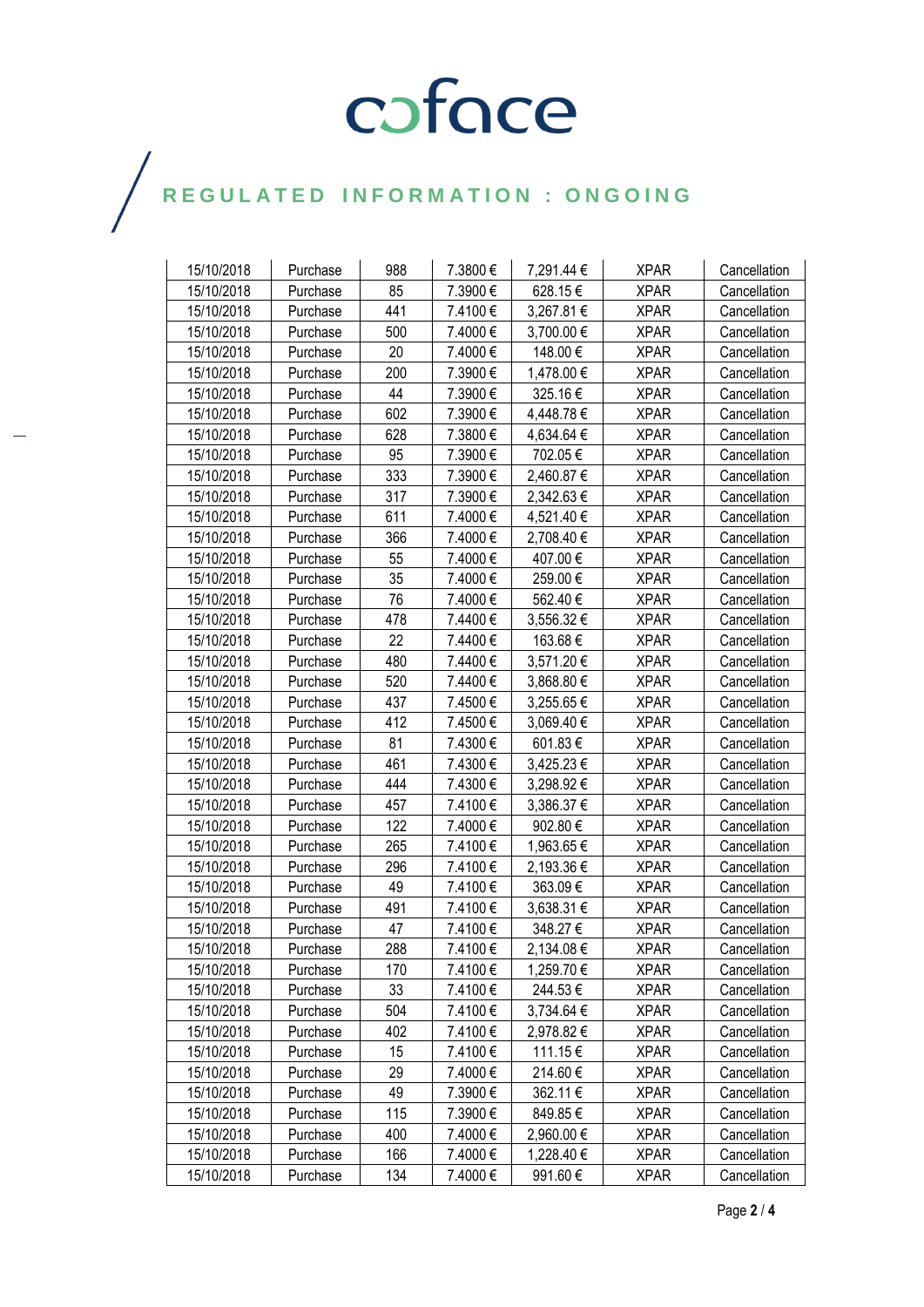# COFOCE

## $\bigg)$

| 15/10/2018                    | Purchase | 77     | 7.4000€  | 569.80€    | <b>XPAR</b> | Cancellation        |
|-------------------------------|----------|--------|----------|------------|-------------|---------------------|
| 15/10/2018                    | Purchase | 451    | 7.4100€  | 3,341.91 € | <b>XPAR</b> | Cancellation        |
| 15/10/2018                    | Purchase | 71     | 7.4100€  | 526.11€    | <b>XPAR</b> | Cancellation        |
| 15/10/2018                    | Purchase | 56     | 7.3900€  | 413.84€    | <b>XPAR</b> | Cancellation        |
| 15/10/2018                    | Purchase | 123    | 7.3800€  | 907.74 €   | <b>XPAR</b> | Cancellation        |
| 15/10/2018                    | Purchase | 108    | 7.3700€  | 795.96€    | <b>XPAR</b> | Cancellation        |
| 15/10/2018                    | Purchase | 291    | 7.3700€  | 2,144.67 € | <b>XPAR</b> | Cancellation        |
| 15/10/2018                    | Purchase | 7      | 7.3700€  | 51.59€     | <b>XPAR</b> | Cancellation        |
| 15/10/2018                    | Purchase | 400    | 7.3600€  | 2,944.00 € | <b>XPAR</b> | Cancellation        |
| 15/10/2018                    | Purchase | 332    | 7.3400€  | 2,436.88 € | <b>XPAR</b> | Cancellation        |
| 15/10/2018                    | Purchase | 166    | 7.3500€  | 1,220.10€  | <b>XPAR</b> | Cancellation        |
| 15/10/2018                    | Purchase | 166    | 7.3500€  | 1,220.10€  | <b>XPAR</b> | Cancellation        |
| 15/10/2018                    | Purchase | 332    | 7.3500€  | 2,440.20€  | <b>XPAR</b> | Cancellation        |
| 15/10/2018                    | Purchase | 332    | 7.3600€  | 2,443.52 € | XPAR        | Cancellation        |
| 15/10/2018                    | Purchase | 3      | 7.3600€  | 22.08€     | <b>XPAR</b> | Cancellation        |
| 15/10/2018                    | Purchase | 123    | 7.3600€  | 905.28€    | XPAR        | Cancellation        |
| 15/10/2018                    | Purchase | 122    | 7.3600 € | 897.92€    | <b>XPAR</b> | Cancellation        |
| 15/10/2018                    | Purchase | 45     | 7.3900€  | 332.55€    | <b>XPAR</b> | Cancellation        |
| 15/10/2018                    | Purchase | 136    | 7.3900€  | 1,005.04 € | <b>XPAR</b> | Cancellation        |
| 15/10/2018                    | Purchase | 74     | 7.3900€  | 546.86€    | <b>XPAR</b> | Cancellation        |
| 15/10/2018                    | Purchase | 80     | 7.3900€  | 591.20€    | XPAR        | Cancellation        |
| 15/10/2018                    | Purchase | 252    | 7.3900€  | 1,862.28€  | <b>XPAR</b> | Cancellation        |
| 15/10/2018                    | Purchase | 322    | 7.4000€  | 2,382.80€  | <b>XPAR</b> | Cancellation        |
| 15/10/2018                    | Purchase | 650    | 7.4000€  | 4,810.00 € | <b>XPAR</b> | Cancellation        |
| 15/10/2018                    | Purchase | 332    | 7.4000€  | 2,456.80 € | XPAR        | Cancellation        |
| 15/10/2018                    | Purchase | 332    | 7.4000€  | 2,456.80€  | <b>XPAR</b> | Cancellation        |
| 15/10/2018                    | Purchase | 258    | 7.4000€  | 1,909.20€  | <b>XPAR</b> | Cancellation        |
| Total 15/10/2018              |          | 24,515 | 7.3949€  | 181,286€   | <b>XPAR</b> | <b>Cancellation</b> |
| Total 15/10/2018 - 19/10/2018 |          | 24,515 | 7.3949€  | 181,286€   | <b>XPAR</b> | <b>Cancellation</b> |